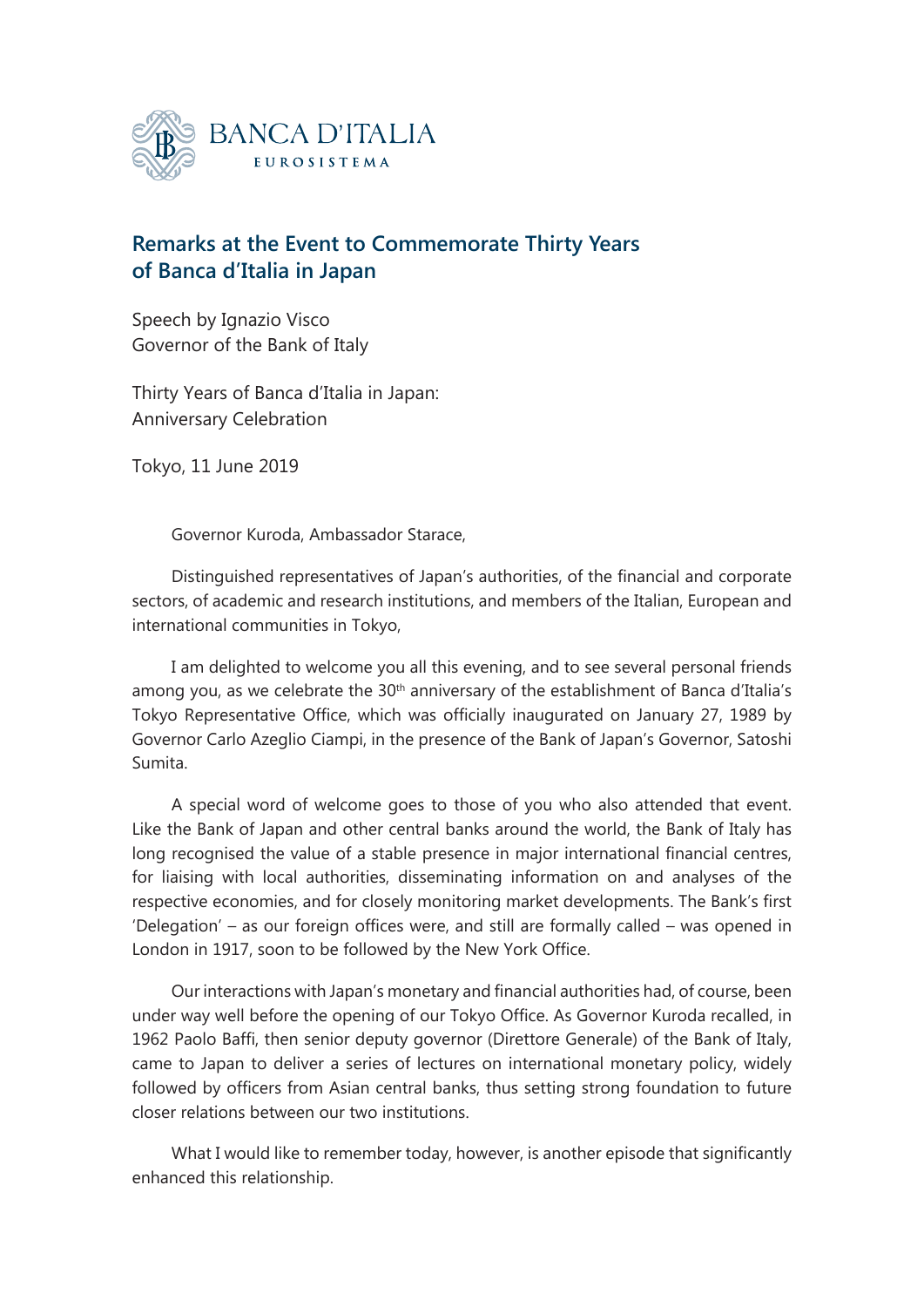In late 1971, Giorgio Carducci and Tommaso Padoa-Schioppa – two young Bank of Italy officers working in our Research Department – were dispatched to Japan for a study mission by the then Governor Guido Carli, and at the suggestion of the Head of the Research Department, Carlo Azeglio Ciampi – later to become through the years, Governor of the Bank, Prime Minister, Minister of Finance and President of the Republic. Their task was to analyse the financing model of Japanese industrial expansion, and especially the role played by banks in funding capital accumulation, an issue of particular importance for Italy's economic development. Indeed, this was a situation Italy shared at that time with Japan, and the banking channel is still today the main source of financing for Italy's predominantly small and medium-sized enterprises.

The mission lasted two months and enjoyed the generous support of the Bank of Japan, which went well beyond the already high standards set by the world-renowned *omotemashi* of the Japanese people: Governor Sasaki assigned an office at the Bank of Japan to Messrs. Carducci and Padoa-Schioppa throughout their stay, and they were constantly assisted by the Bank's officers, who arranged most of the meetings with other institutions. As Carducci and Padoa-Schioppa noted in their final report, 'without that precious collaboration, it would have been impossible to conduct the research so rapidly and comprehensively'.

The report compiled by Carducci and Padoa-Schioppa offered a synthetic but thorough description of the real, monetary and financial sectors of the Japanese economy at that time. It was published in Italian the following year, contributing to a better understanding in Italy of the foundations and structural features of Japan's own 'economic miracle' (a term we use when talking of Italy's resurgence from the ashes of World War II in the 1950s and 1960s).

A further important step in the direction of extending our interactions with the Japanese monetary and financial system was taken in 1985, with the secondment of a senior Bank of Italy officer as a Financial Attaché to the Italian Embassy in Japan. Today, besides our three Representative Offices there are 14 financial attachés seconded by the Bank to Italy's Embassies, covering almost sixty economies around the world.

With the opening of our own Office in Tokyo in 1989, our presence in Japan was definitely strengthened, and we have since maintained a high level of cooperation with the Italian Embassy, thanks to the efforts over the years of its heads: Mr Rosario Bonavoglia, Mr Sandro Appetiti, Mr Pietro Ginefra and the current one, Mr Angelo Cicogna; and, of course, of the Italian Ambassadors.

The Office has greatly benefited from our Japanese partners' forthcoming attitude and constant support. The frequent exchange of views with the Bank of Japan, as well as with the other financial authorities, and members of the academia and the private sector, has provided us with extremely useful input for our own analyses and policy decisions.

It is important to underline that the activity of our Representative Office is not confined to maintaining a fruitful collaboration with Japan's authorities and financial institutions. It also provides an important contribution, through research and analysis, to our understanding of Japan's economy and its fundamental role in Asia and in the world.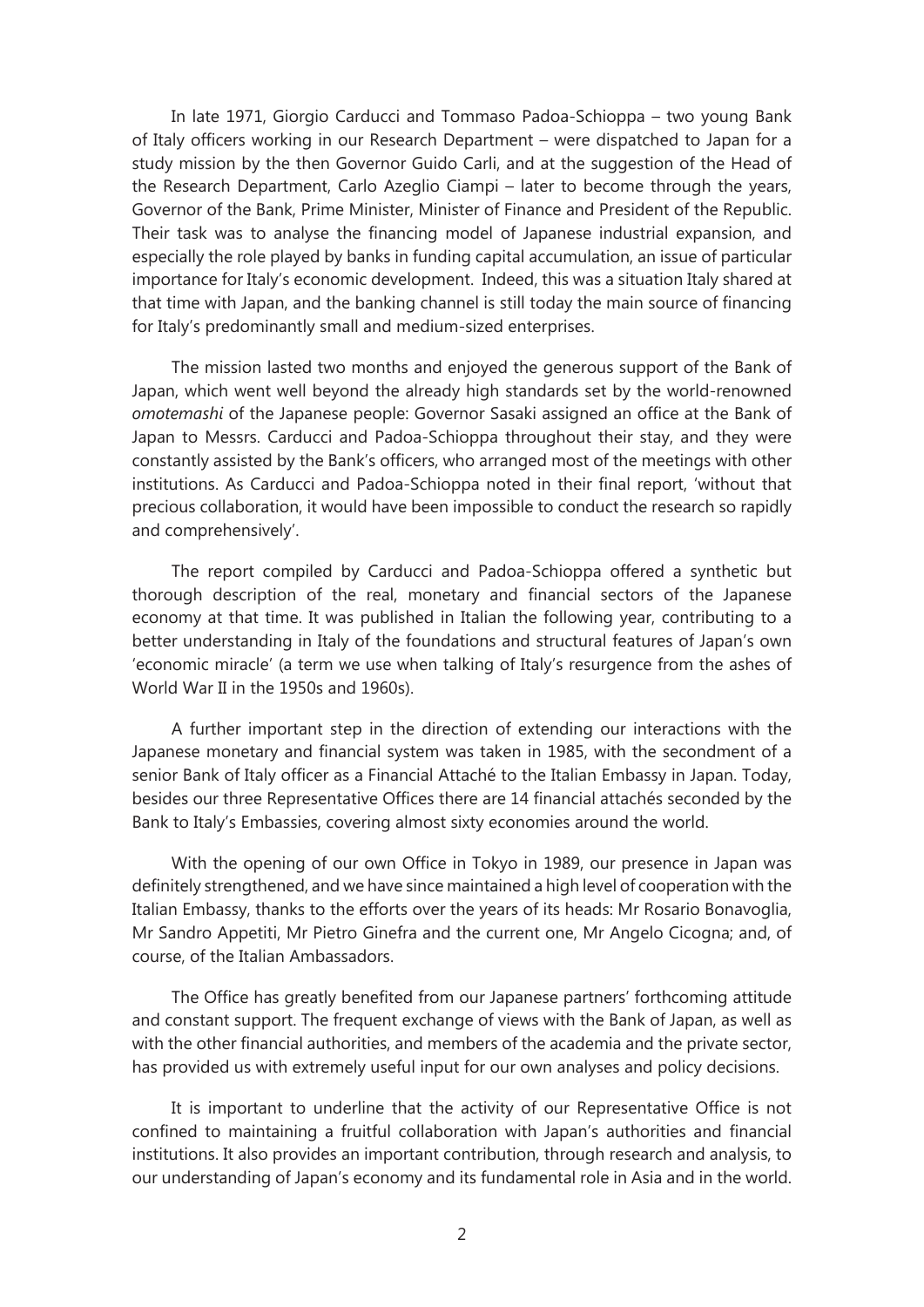I benefited too from the valuable support of the Italian Representative Office in Tokyo, not only as a Bank of Italy manager, member of the Board and Governor, but also during my missions to Japan when I was the OECD's Chief Economist during the difficult years of the Asian financial crisis.

\* \* \*

This cooperation and exchange of views with Japanese authorities and experts has proven beneficial in the past. It will perhaps matter even more in the future, given the challenges that our countries are facing, ranging from navigating a difficult international environment to adjusting to a rapidly ageing society and the spreading of new technologies.

Over the last thirty years, the world economy has undergone a profound transformation. Favourable geopolitical developments have combined with spectacular advances in information and communication technologies to spur unprecedented global economic and financial integration. The impact on economic growth and social development has been no less impressive. During this period, the volume of international trade has more than quadrupled, contributing to an almost three-fold increase in global output.

While our two countries have benefited from these developments, they have also seen a sharp slowdown in the pace of economic expansion and the emergence of structural impediments that are largely shared by our two economies. Sluggish growth, adverse demographic trends and soaring public debt are challenges we have in common, and the adequate policy responses needed to meet them might be partly based on each other experiences and best practices.

The prolonged periods of subdued growth that Japan and Italy suffered since the early 1990s have been driven by a deceleration in productivity, a phenomenon common to many developed and developing nations but more marked in the case of Japan and Italy. In Italy we observed a substantial delay in responding to the significant changes brought by globalisation and technological progress. This delay was exacerbated by the difficulties of small and medium-sized enterprises in innovating and adjusting their governance systems. These factors accompanied the long period of adverse cyclical conditions that followed the global financial crisis and the associated progressive reduction in the entry and exit dynamics of firms. Corporate sector governance and the efficient reallocation of capital in the business sector have often been at the centre of attention in Japan too.

Demographic developments contribute to a better understanding of the subdued economic performance, especially in Japan, where the problem of an ageing population emerged earlier. According to UN population projections, in Italy the ratio of people aged 65 and above to the working age population (20-64) is currently about 38 per cent and projected to exceed 72 per cent by 2050; in Japan it is already above 46 per cent and is estimated to rise to almost 78 per cent by 2050. Life expectancy at birth is currently over 82 years in Italy (15 years longer than in 1950) and close to 84 in Japan (20 years above the 1950 level); in both countries it will exceed 87 years by 2050.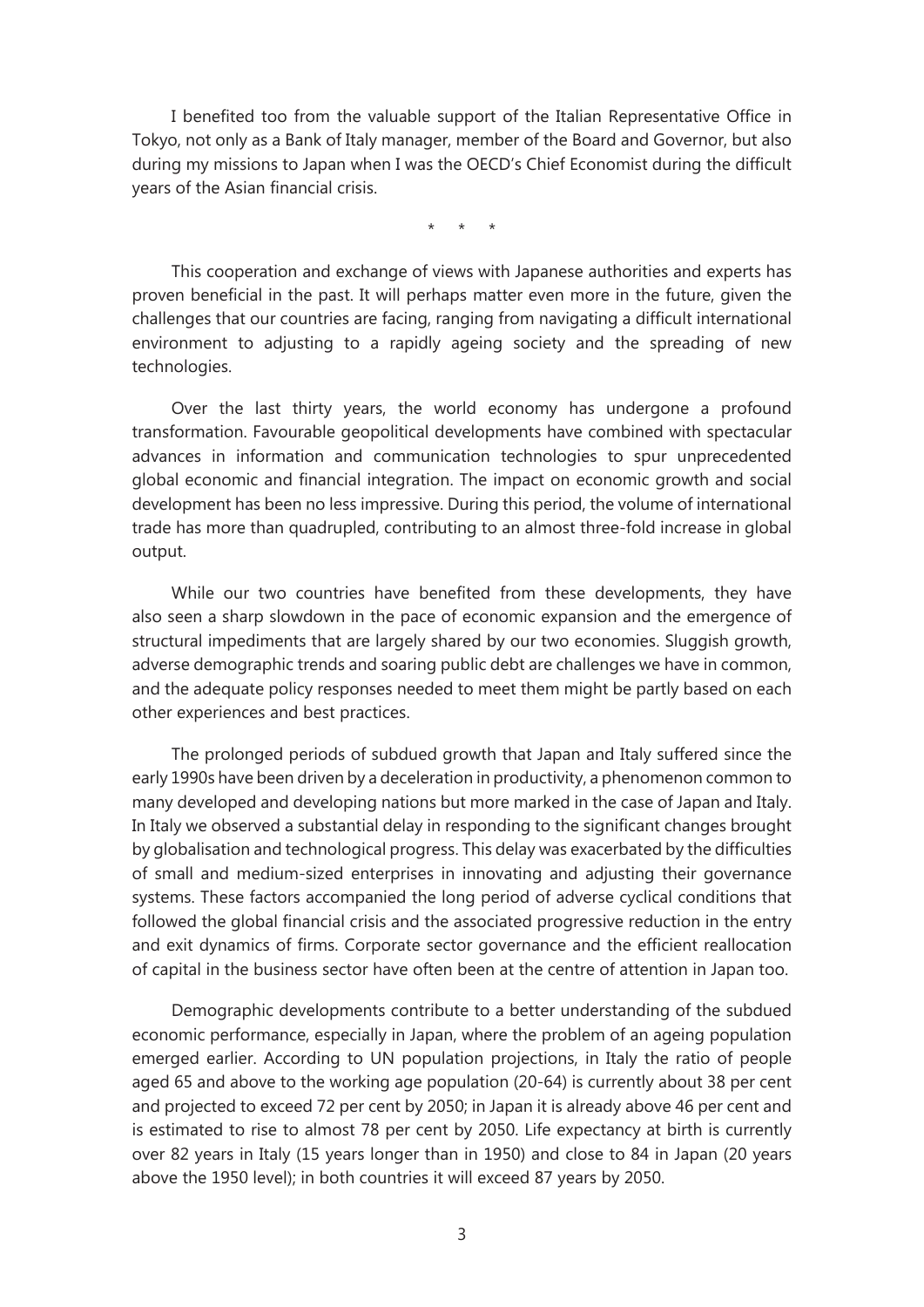Japan and Italy are therefore frontrunners in facing the economic and institutional adjustments demanded by this demographic transition, which is unprecedented and has far-reaching implications in terms of productivity growth, the balance between saving and investment, pension requirements and long-term care. There are clear implications here for public finances and asset markets.

Mechanical extrapolations of population trends show that a shrinking labour force will exert a significant drag on potential output over the next thirty years for both our economies, even taking into account possible mitigating effects, such as those stemming from immigration.

With respect to the old-age related spending borne by public finances, both Italy and Japan have intervened on pensions, even though their increase in the past twenty years has been substantial and is not going to decline for years to come. Additional funding needs will arise from the health care system. Taking also into account nondemographic drivers (such as the effect of technological progress), outlays related to health and long-term care are projected to rise significantly. As Japan and Italy have two of the highest public debt-to-GDP ratios among advanced countries, there is very little fiscal space to accommodate these trends.

Slow productivity growth, ageing and high public debt are three interrelated challenges which require a comprehensive policy response. The demographic developments under way and the need to ensure sustainable public finances emphasise the importance of boosting productivity growth.

It must be recognised that advances in medical sciences and improvements in living conditions have moved the threshold forward considerably of what used to be called 'the third age': as the positive experience of Japan illustrates, senior citizens can be engaged in productive activities, including the provision of all-important community services. Moreover, adequate social policies can encourage a much higher participation of women in the labour force, especially in Italy.

Policies to promote innovation and investment in new technologies are crucial. At the same time, as technological progress advances further, taking advantage of its great economic opportunities will require paying close attention, in particular, to the changes implied for the qualitative profiles of labour demand. Appropriate plans will need to be drawn up and consistently deployed to retrain workers, invest in education, fight poverty and inequality, lest these powerful transformational forces undermine social cohesion.

Supporting technological innovation, and its efficient diffusion throughout the economy is key to obtaining sustained increases in productivity in the longer term, and to safeguarding the living standards of future generations, as well as the sustainability of our countries' social security systems and public finances. Nevertheless, it is essential to take into account the effects on the nature and quality of available jobs, which will stem from the extant technological revolution that is proceeding with unprecedented speed and is wide ranging, from automation to digitalisation, from robotics to artificial intelligence.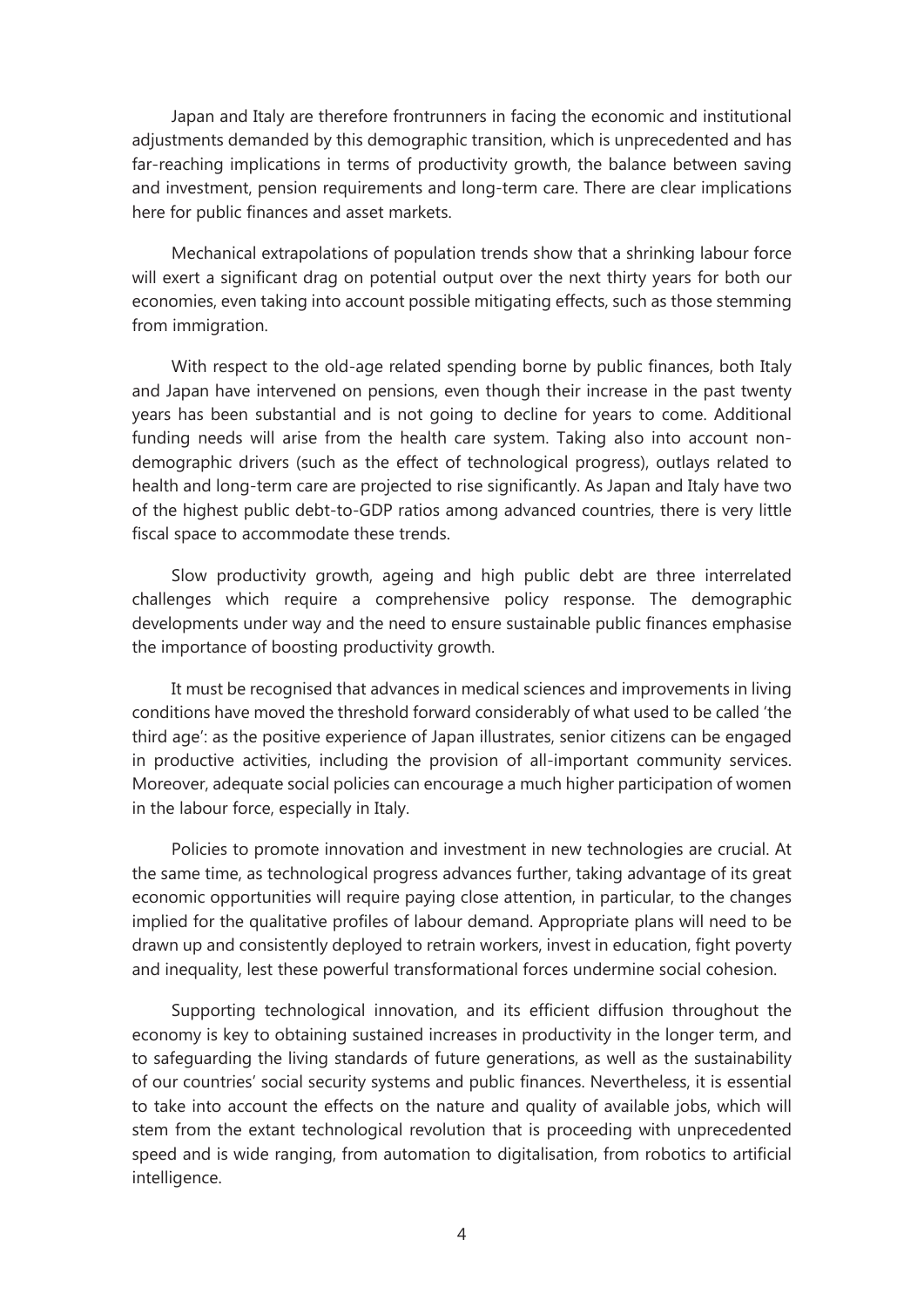In this respect Japan appears to be better positioned than Italy in some key areas. First and foremost, the quality of its human capital: in Italy only 27 per cent of the population aged 25 to 34 has completed tertiary education, while in Japan this percentage is as high as 60 per cent. Italy and Japan also stand at opposite extremes as regards the older working population: in Italy the percentage of people who have completed tertiary education in the 55-64 age group is the lowest among the G7 countries while Japan has one of the highest. Japan also has a significantly higher R&D expenditure to GDP ratio. These differences help to explain the fact that the contribution of total factor productivity to output growth has remained positive in Japan (although at much lower levels than in the years before the 'lost decade'), while in Italy it has been negative on average since 2000, only recently showing a weak recovery.

Policies to safeguard the benefits of technological progress should go hand in hand with a firm commitment to international integration: it would be a serious mistake to believe that disengaging from global responsibilities could make it easier to achieve long-lasting benefits at home. It is unfortunate that in many respects we have recently observed a deterioration of international relations, with the multilateral, liberal world economic order that presided over many post-WWII developments starting to falter with the emergence of new players and the pressures of new protectionist tendencies.

To be sure, international economic relations need to be based on generally accepted rules, which protect legitimate rights and ensure a level playing field for all parties. The system of multilateral regulations and supranational institutions which has provided that framework, supporting global economic development in the post-war era, is now facing serious difficulties, against a backdrop of significant differences in the political systems and economic models of key trading nations. This is making cooperation more complex, but by no means less necessary for the common good, a conviction that Japan and Italy both share.

Critical issues for the future well-being of all nations, such as the environmental sustainability of economic development, can only be managed through joint actions, which leverage scientific research and already available technology to ensure that growth does not come at the expense of the environment. Japan's contribution in this direction has, of course, been essential, as it presided over the adoption of the historical Kyoto protocol in 1997. We may also recall the alarm already raised in the early 1970s by the 'Club of Rome', with its report, 'The Limits to Growth*'*.

\* \* \*

We are facing strong headwinds, as Japan knows only too well, being the acting President of the G20 this year. Thorough discussions on all these points took place at the G20 meeting of Finance Ministers and Central Bank Governors held in Fukuoka a few days ago. Indeed, Japan has had the merit of putting at the centre of the agenda those topics that are today acknowledged as being central to global economic prospects, such as ageing, technological development, the need for high-quality infrastructure and a broader health care coverage in developing countries.